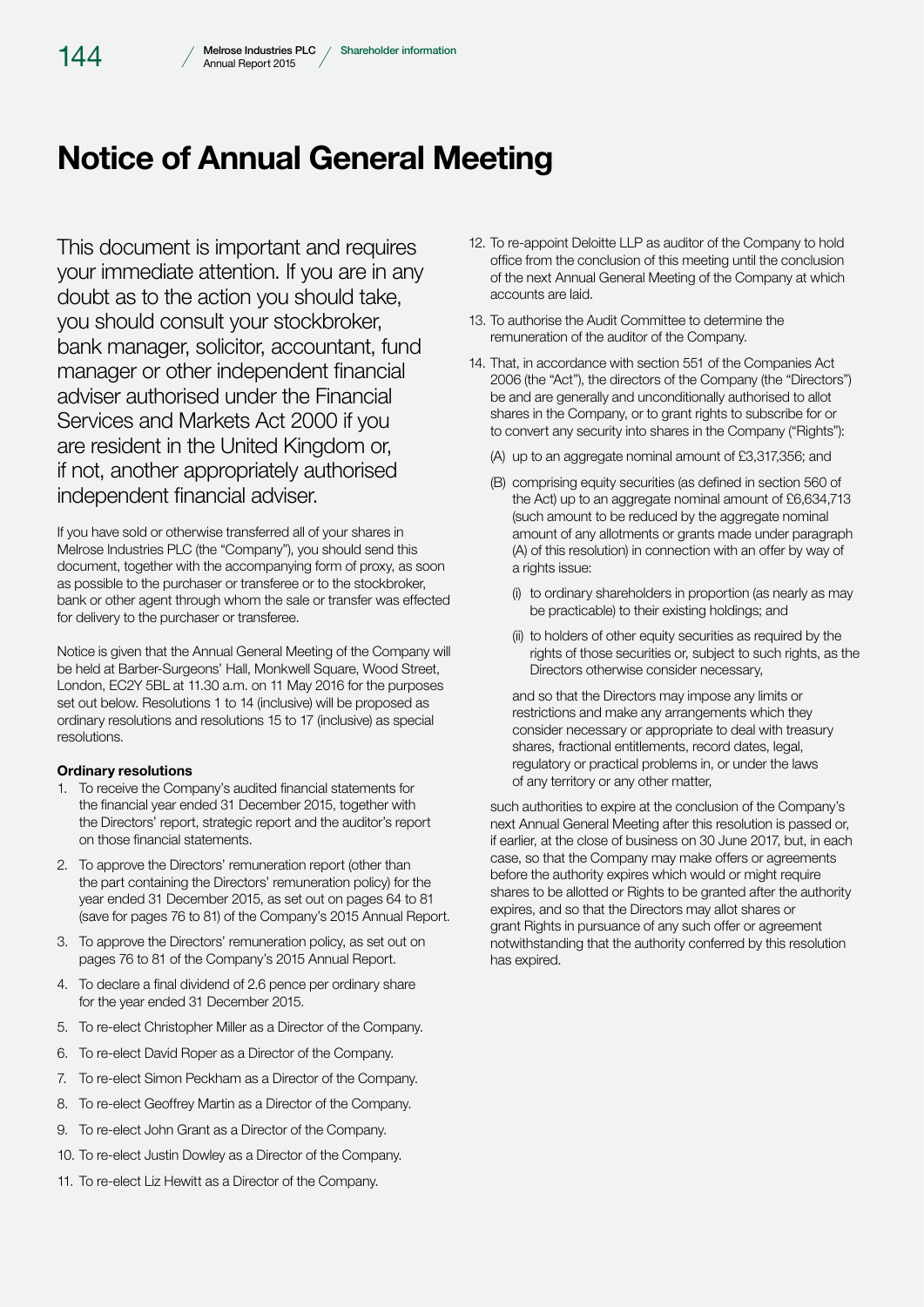## Special resolutions

- 15. That, subject to the passing of resolution 14, in accordance with sections 570 and 573 of the Act, the Directors be and are generally empowered to allot equity securities (as defined in section 560 of the Act) for cash pursuant to the authorities granted by resolution 14 as if section 561 of the Act did not apply to any such allotment, provided that this power shall be limited:
	- (A) to the allotment of equity securities in connection with an offer of equity securities (but in the case of an allotment pursuant to the authority granted under paragraph (B) of resolution 14, such power shall be limited to the allotment of equity securities in connection with an offer by way of a rights issue only):
		- (i) to ordinary shareholders in proportion (as nearly as may be practicable) to their existing holdings; and
		- (ii) to holders of other equity securities, as required by the rights of those securities or, subject to such rights, as the Directors otherwise consider necessary,

 and so that the Directors may impose any limits or restrictions and make any arrangements which they consider necessary or appropriate to deal with treasury shares, fractional entitlements, record dates, legal, regulatory or practical problems in, or under the laws of any territory or any other matter; and

(B) to the allotment (otherwise than in the circumstances set out in paragraph (A) of this resolution) of equity securities pursuant to the authority granted by paragraph (A) of resolution 14 up to an aggregate nominal amount of £995,206,

 such power to expire at the conclusion of the Company's next Annual General Meeting after this resolution is passed or, if earlier, at the close of business on 30 June 2017, but, in each case, so that the Company may make offers or agreements before the power expires which would or might require equity securities to be allotted after the power expires and so that the Directors may allot equity securities in pursuance of any such offer or agreement notwithstanding that the power conferred by this authority has expired.

- 16. That the Company be and is generally and unconditionally authorised to make one or more market purchases (within the meaning of section 693 of the Act) of ordinary shares in the capital of the Company provided that:
	- (A) the maximum aggregate number of ordinary shares authorised to be purchased is 14,513,435;
	- (B) the minimum price which may be paid for an ordinary share is the nominal value of an ordinary share at the time of such purchase;
- (C) the maximum price which may be paid for an ordinary share is not more than the higher of:
	- (i) 105% of the average of the middle-market quotation for an ordinary share as derived from the Daily Official List of the London Stock Exchange for the five business days immediately preceding the day on which the ordinary share is purchased; and
	- (ii) the higher of the price of the last independent trade and the highest current independent bid on the trading venue where the purchase is carried out,

in each case, exclusive of expenses;

- (D) this authority shall expire at the conclusion of the Company's next Annual General Meeting after this resolution is passed or, if earlier, at the close of business on 30 June 2017;
- (E) the Company may make a contract of purchase of ordinary shares under this authority which would or might be executed wholly or partly after the expiry of this authority, and may make a purchase of ordinary shares in pursuance of any such contract; and
- (F) any ordinary shares purchased pursuant to this authority may either be held as treasury shares or cancelled by the Company, depending on which course of action is considered by the Directors to be in the best interests of shareholders at the time.
- 17. That a general meeting other than an Annual General Meeting may be called on not less than 14 clear days' notice.

#### Recommendation

The Board believes that each of the resolutions to be proposed at the Annual General Meeting is in the best interests of the Company and its shareholders as a whole. Accordingly, the Directors unanimously recommend that ordinary shareholders vote in favour of all of the resolutions proposed, as the Directors intend to do in respect of their own beneficial holdings.

By order of the Board

Awestley

Adam Westley Company Secretary 24 March 2016

Registered Office: 11th Floor Colmore Plaza 20 Colmore Circus Queensway Birmingham West Midlands B4 6AT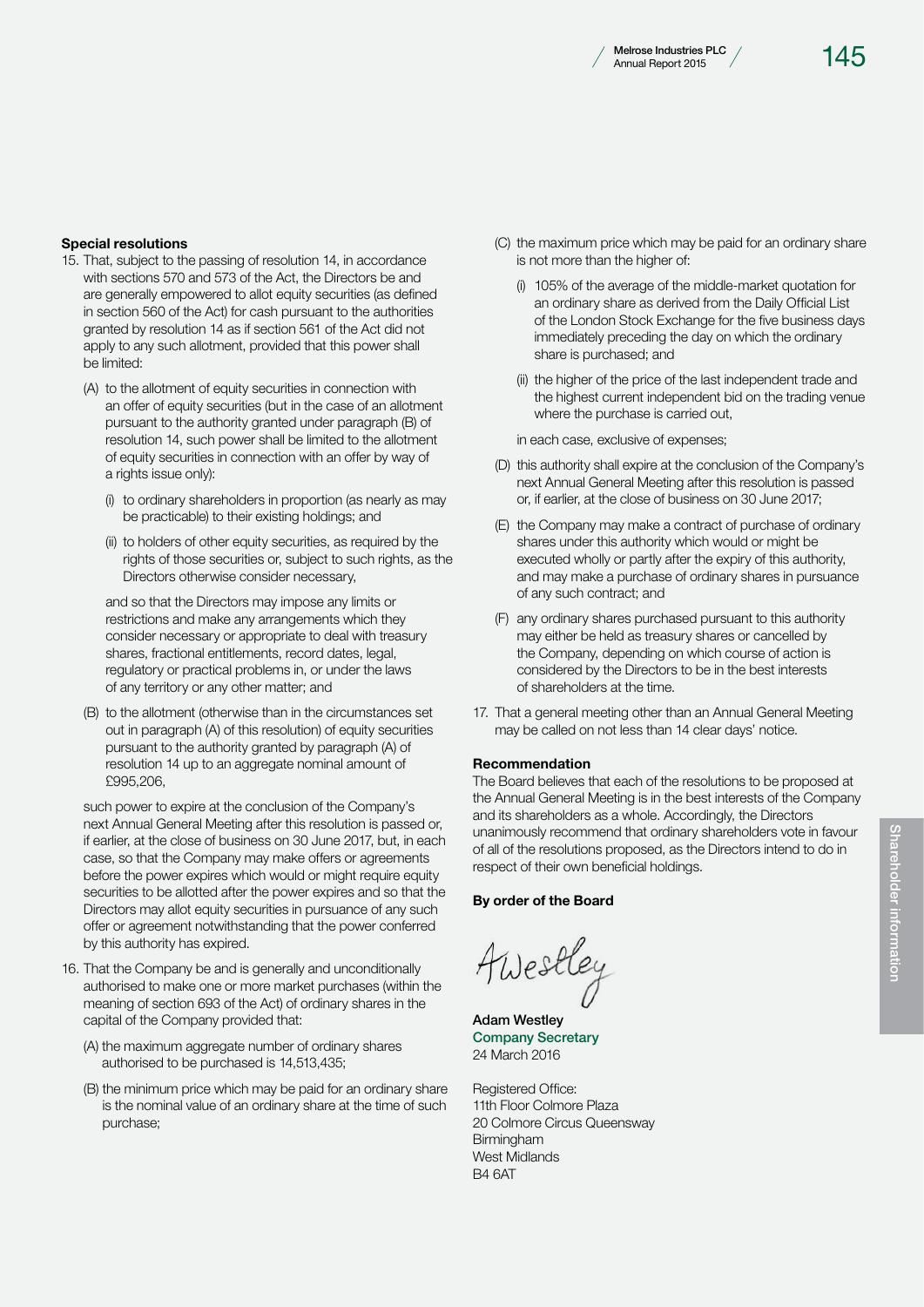## Notice of Annual General Meeting continued

#### Explanatory notes to the proposed resolutions

Resolutions 1 to 14 (inclusive) are proposed as ordinary resolutions, which means that for each of those resolutions to be passed, more than half the votes cast must be cast in favour of the resolution. Resolutions 15 to 17 (inclusive) are proposed as special resolutions, which means that for each of those resolutions to be passed, at least three-quarters of the votes cast must be cast in favour of the resolution.

### Resolution 1 – Receipt of 2015 Annual Report and financial statements

The Directors are required to lay the Company's financial statements, the strategic report and the Directors' and auditor's reports on those financial statements (collectively, the "2015 Annual Report") before shareholders each year at the Annual General Meeting ("AGM").

#### Resolutions 2 and 3 – Approval of Directors' remuneration report and Directors' remuneration policy

The Directors' remuneration report (the "Directors' Remuneration Report") is presented in three sections:

- the annual statement from the Chairman of the Remuneration Committee;
- the annual report on remuneration; and
- the Directors' remuneration policy (the "Directors' Remuneration Policy").

The annual statement from the Chairman of the Remuneration Committee, set out on pages 64 to 67 of the 2015 Annual Report, summarises, for the year ended 31 December 2015, the major decisions taken on Directors' remuneration, any substantial changes relating to Directors' remuneration made during the year and the context in which those changes occurred and decisions that have been taken.

The annual report on remuneration, set out on pages 68 to 76 of the 2015 Annual Report, provides details of the remuneration paid to Directors in respect of the year ended 31 December 2015, including base salary, taxable benefits, short-term incentives, long-term incentives vested in the year, pension-related benefits, any other items in the nature of remuneration and any sum(s) recovered or withheld during the year in respect of amounts paid in earlier years.

The Directors' Remuneration Policy, set out on pages 76 to 81 of the 2015 Annual Report, provides details of the Company's policy on Directors' remuneration (including the policy on payments for loss of office).

The Directors' Remuneration Report (other than the part containing the Directors' Remuneration Policy) is subject to an annual advisory shareholder vote by way of an ordinary resolution. Resolution 2 is to approve the Directors' Remuneration Report (other than the part containing the Directors' Remuneration Policy).

The Directors' Remuneration Policy is subject to a binding shareholder vote by way of an ordinary resolution at least once every three years. The policy was approved by shareholders at the AGM held on 13 May 2014 in respect of the former holding company of the Melrose Group. However, due to the introduction of a new holding company for the Melrose Group during 2015,

the Company is required to seek shareholder approval for the Directors' Remuneration Policy in respect of the new holding company. The Directors' Remuneration Policy set out on pages 76 to 81 of the 2015 Annual Report reflects the policy approved by shareholders at the AGM held on 13 May 2014 (to the extent that the policy remains applicable going forwards).

All remuneration payments and payments for loss of office made by the Company to the current and any former Directors must be consistent with the Directors' Remuneration Policy or, if inconsistent with the Directors' Remuneration Policy, must have been separately approved by way of an ordinary resolution of the shareholders in accordance with the relevant provisions of the Act.

Resolution 3 is to approve the Directors' Remuneration Policy. The Directors' Remuneration Policy will, subject to shareholder approval, take effect from the conclusion of the AGM.

If the Directors' Remuneration Policy is approved and remains unchanged, it will be valid for up to three years without new shareholder approval. If the Company wishes to change the Directors' Remuneration Policy, it must first seek approval of the amended policy from the shareholders. If the Directors' Remuneration Policy is not approved for any reason, the Company will, if and to the extent permitted by the Act, continue to make payments (including payments for loss of office) to the current and any former Directors in accordance with any existing contractual arrangements and will seek the approval of a proposed revised Directors' Remuneration Policy from the shareholders as soon as practicable.

#### Resolution 4 – Declaration of final dividend

The Board is recommending, and shareholders are being asked to approve, the declaration of a final dividend of 2.6 pence per ordinary share for the year ended 31 December 2015. The final dividend will, subject to shareholder approval, be paid on 16 May 2016 to the holders of ordinary shares whose names are recorded on the register of members of the Company at the close of business on 8 April 2016.

#### Resolutions 5 to 11 (inclusive) – Re-election of Directors

In accordance with the UK Corporate Governance Code (the "Code") and the Company's articles of association (the "Articles"), every Director (with the exception of the senior non-executive director, Perry Crosthwaite, who will retire at the conclusion of the AGM and will not stand for re-election) will stand for re-election at the AGM. Biographical details of each Director can be found on pages 48 and 49 of the 2015 Annual Report. All of the nonexecutive Directors standing for re-election are currently considered independent under the Code.

#### Resolution 12 – Re-appointment of auditor

The Company is required to appoint auditors at each general meeting at which accounts are laid before shareholders, to hold office until the next such meeting.

The Audit Committee has reviewed the effectiveness, performance, independence and objectivity of the existing external auditor, Deloitte LLP, on behalf of the Board, and concluded that the external auditor was in all respects effective.

This resolution proposes the re-appointment of Deloitte LLP until the conclusion of the next AGM.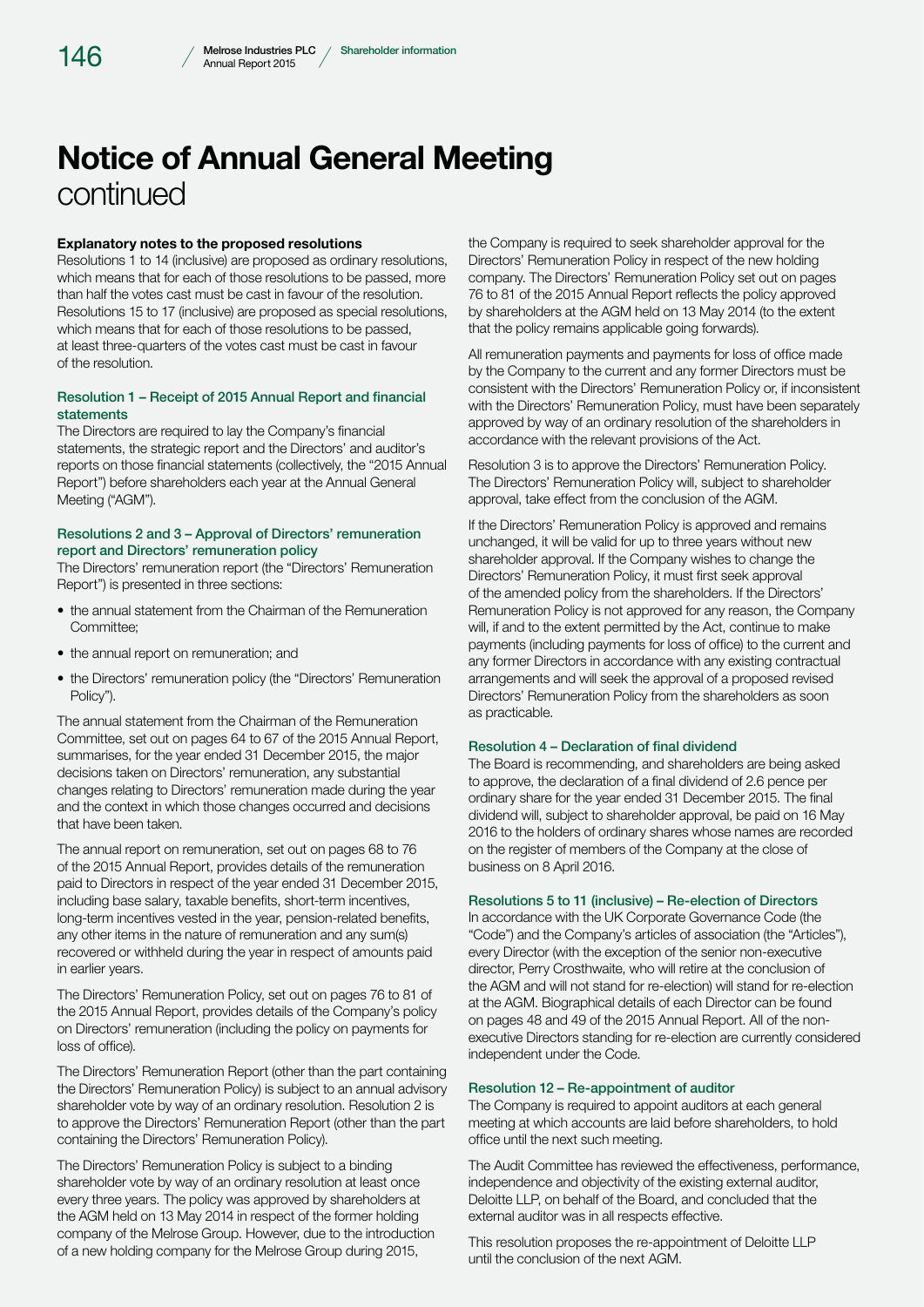Resolution 13 – Authority to agree auditor's remuneration This resolution seeks authority for the Audit Committee to determine the level of the auditor's remuneration.

## Resolution 14 – Authority to allot shares

This resolution seeks shareholder approval to grant the Directors the authority to allot shares in the Company, or to grant rights to subscribe for or convert any securities into shares in the Company ("Rights"), pursuant to section 551 of the Act ("Section 551 authority"). The authority contained in paragraph (A) of the resolution will be limited to an aggregate nominal amount of £3,317,356, being approximately one-third of the Company's issued ordinary share capital as at 23 March 2016 (being the last business day prior to the publication of this notice).

In line with guidance issued by the Association of British Insurers, paragraph (B) of this resolution would give the Directors authority to allot shares in the Company or grant Rights in connection with a rights issue up to aggregate nominal amount of £6,634,713, representing approximately two-thirds of the Company's issued ordinary share capital as at 23 March 2016, as reduced by the aggregate nominal amount of any allotments or grants under paragraph (A) of this resolution.

The Company does not hold any shares in treasury.

If approved, the Section 551 authority shall, unless renewed, revoked or varied by the Company, expire at the end of the Company's next AGM after the resolution is passed or, if earlier, at the close of business on 30 June 2017. The exception to this is that the Directors may allot shares or grant Rights after the authority has expired in connection with an offer or agreement made or entered into before the authority expired. The Directors have no present intention to exercise the Section 551 authority.

#### Resolution 15 – Partial disapplication of pre-emption rights

This resolution seeks shareholder approval to grant the Directors the power to allot equity securities of the Company pursuant to sections 570 and 573 of the Act (the "Section 570 and 573 power") without first offering them to existing shareholders in proportion to their existing shareholdings.

The power is limited to allotments for cash in connection with pre-emptive offers, subject to any arrangements that the Directors consider appropriate to deal with fractions and overseas requirements and otherwise for cash up to a maximum nominal value of £995,206, representing approximately 10% of the Company's issued ordinary share capital as at 23 March 2016.

The Directors intend to adhere to the guidelines set out in the Pre-Emption Group's Statement of Principles (as updated in March 2015) and not to allot shares for cash on a non pre-emptive basis pursuant to the authority in Resolution 15(B):

• in excess of an amount equal to 5% of the Company's issued ordinary share capital; or

• in excess of an amount equal to 7.5% of the Company's issued ordinary share capital in a rolling three-year period, in each case other than in connection with an acquisition or specified capital investment which is announced contemporaneously with the allotment or which has taken place in the preceding six-month period and is disclosed in the announcement of the allotment.

If approved, the Section 570 and 573 power shall apply until the end of the Company's next AGM after the resolution is passed or, if earlier, until the close of business on 30 June 2017. The exception to this is that the Directors may allot equity securities after the power has expired in connection with an offer or agreement made or entered into before the power expired. The Directors have no present intention to exercise the Section 570 and 573 power.

#### Resolution 16 – Authority to purchase own shares

This resolution seeks shareholder approval to grant the Company the authority to purchase its own shares pursuant to sections 693 and 701 of the Act.

This authority is limited to an aggregate maximum number of 14,513,435 ordinary shares, representing 10% of the Company's issued ordinary share capital as at 23 March 2016.

The maximum price which may be paid for an ordinary share will be an amount which is not more than the higher of (i) 5% above the average of the middle market quotation for an ordinary share as derived from the Daily Official List of the London Stock Exchange for the five business days immediately preceding the day on which the ordinary share is purchased; and (ii) the higher of the price of the last independent trade and the highest current independent bid on the trading venue where the purchase is carried out (in each case, exclusive of expenses).

If approved, the authority shall, unless varied, revoked or renewed, expire at the end of the Company's next AGM after the resolution is passed or, if earlier, at the close of business on 30 June 2017. The Directors have no present intention of exercising all or any of the powers conferred by this resolution and will only exercise their authority if it is in the interests of shareholders generally.

## Resolution 17 – Notice period for general meetings other than AGMs

This resolution seeks shareholder approval to allow the Company to continue to call general meetings (other than AGMs) on 14 clear days' notice. In accordance with the Act, as amended by the Companies (Shareholders' Rights) Regulations 2009, the notice period required for general meetings of the Company is 21 days unless shareholders approve a shorter notice period (subject to a minimum period of 14 clear days). In accordance with the Act, the Company must make a means of electronic voting available to all shareholders for that meeting in order to be able to call a general meeting on less than 21 clear days' notice.

The Company intends to only use the shorter notice period where this flexibility is merited by the purpose of the meeting and is considered to be in the interests of shareholders generally, and not as a matter of routine. AGMs will continue to be held on at least 21 clear days' notice.

The approval will be effective until the Company's next AGM, when it is intended that a similar resolution will be proposed.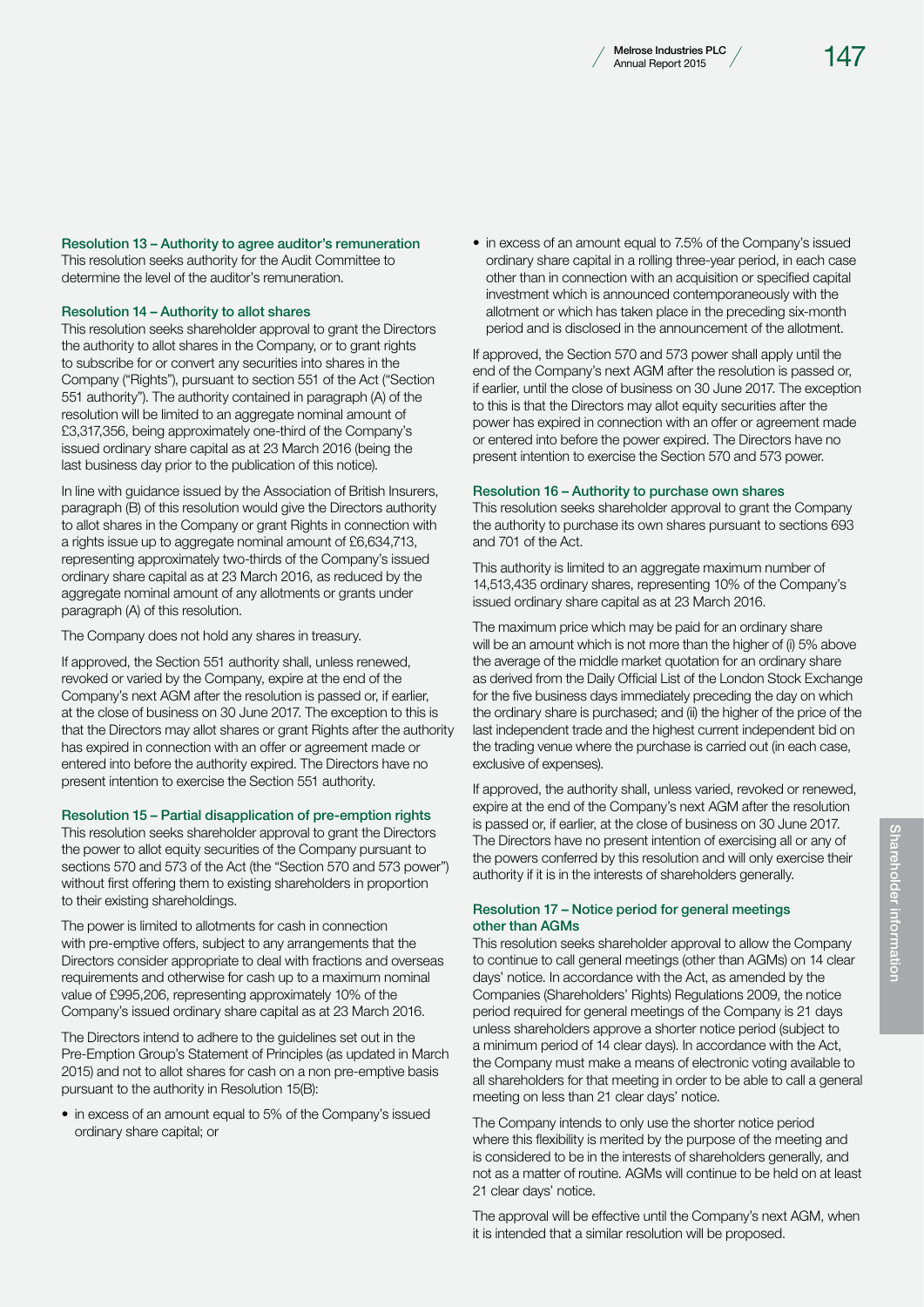# Notice of Annual General Meeting continued

## Explanatory notes as to the proxy, voting and attendance procedures at the Annual General Meeting (AGM)

- 1. The holders of ordinary shares in the Company are entitled to attend the AGM and are entitled to vote. A member entitled to attend, speak and vote at the AGM is also entitled to appoint a proxy to exercise all or any of his/her rights to attend, speak and vote at the AGM in his/her place. Such a member may appoint more than one proxy, provided that each proxy is appointed to exercise the rights attached to different shares. A proxy need not be a member of the Company.
- 2. A form of proxy is enclosed with this notice. To be effective, a form of proxy must be completed and returned, together with any power of attorney or authority under which it is completed or a certified copy of such power or authority, so that it is received by the Company's registrars at the address specified on the form of proxy not less than 48 hours (excluding any part of a day that is not a working day) before the stated time for holding the meeting (or, in the event of an adjournment, not less than 48 hours before the stated time of the adjourned meeting (excluding any part of a day which is not a working day)). Returning a completed form of proxy will not preclude a member from attending the meeting and voting in person.
- 3. Any person to whom this notice is sent who is a person nominated under section 146 of the Act to enjoy information rights (a "Nominated Person") may, under an agreement between him/her and the shareholder by whom he/she was nominated, have a right to be appointed (or to have someone else appointed) as a proxy for the AGM. If a Nominated Person has no such proxy appointment right or does not wish to exercise it, he/she may, under any such agreement, have a right to give instructions to the shareholder as to the exercise of voting rights. The statement of the rights of shareholders in relation to the appointment of proxies in paragraphs 1 and 2 above does not apply to Nominated Persons. The rights described in paragraphs 1 and 2 can only be exercised by the holders of ordinary shares in the Company.
- 4. To be entitled to attend and vote at the AGM (and for the purposes of the determination by the Company of the number of votes they may cast), members must be entered on the Company's register of members by 6.00 p.m. on 9 May 2016 (or, in the event of an adjournment, on the date which is two days, excluding any day which is not a working day, before the time of the adjourned meeting). Changes to entries on the register of members after this time shall be disregarded in determining the rights of any person to attend or vote at the meeting.
- 5. As at 23 March 2016 (being the last business day prior to the publication of this notice), the Company's issued share capital consists of 145,134,353 ordinary shares of 48/7 pence each, carrying one vote each.
- 6. CREST members who wish to appoint a proxy or proxies through the CREST electronic proxy appointment service may do so by using the procedures described in the CREST Manual (available at www.euroclear.com). CREST Personal Members or other CREST sponsored members, and those CREST members who have appointed a service provider(s), should refer to their CREST sponsor or voting service provider(s), who will be able to take the appropriate action on their behalf.
- 7. In order for a proxy appointment or instruction made using the CREST service to be valid, the appropriate CREST message (a "CREST Proxy Instruction") must be properly authenticated in accordance with Euroclear UK & Ireland Limited's specifications, and must contain the information required for such instruction, as described in the CREST Manual. The message, regardless of whether it constitutes the appointment of a proxy or is an amendment to the instruction given to a previously appointed proxy, must, in order to be valid, be transmitted so as to be received by the issuer's agent (ID RA19) by 11.30 a.m. on 9 May 2016. For this purpose, the time of receipt will be taken to be the time (as determined by the time stamp applied to the message by the CREST Application Host) from which the issuer's agent is able to retrieve the message by enquiry to CREST in the manner prescribed by CREST. After this time any change of instructions to proxies appointed through CREST should be communicated to the appointee through other means.
- 8. CREST members and, where applicable, their CREST sponsors, or voting service providers should note that Euroclear UK & Ireland Limited does not make available special procedures in CREST for any particular message. Normal system timings and limitations will, therefore, apply in relation to the input of CREST Proxy Instructions. It is the responsibility of the CREST member concerned to take (or, if the CREST member is a CREST Personal Member, or sponsored member, or has appointed a voting service provider, to procure that his/her CREST sponsor or voting service provider(s) take(s)) such action as shall be necessary to ensure that a message is transmitted by means of the CREST system by any particular time. In this connection, CREST members and, where applicable, their CREST sponsors or voting system providers are referred, in particular, to those sections of the CREST Manual concerning practical limitations of the CREST system and timings.
- 9. The Company may treat as invalid a CREST Proxy Instruction in the circumstances set out in Regulation 35(5) (a) of the Uncertificated Securities Regulations 2001.
- 10. Any corporation which is a member can appoint one or more corporate representatives who may exercise on its behalf all of its powers as a member provided that they do not do so in relation to the same shares.